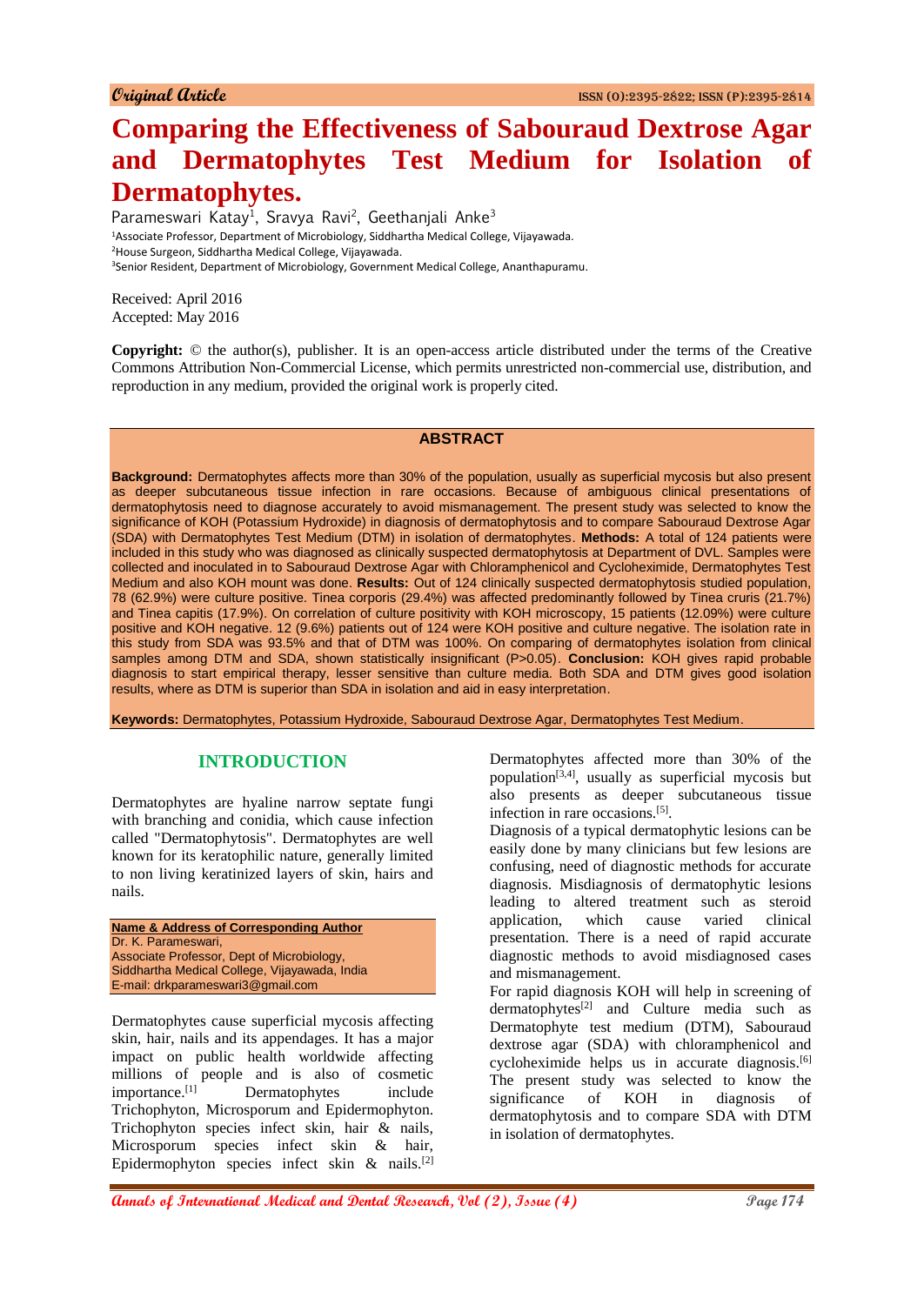## **MATERIALS AND METHODS**

This prospective study has done in the Department of Microbiology for one year at Siddhartha Medical College, Vijayawada. A total of 124 patients were included in the study who was diagnosed as clinically suspected dermatophytosis at Department of DVL. Informed consent form was taken from patients.

**Sample Collection:** Lesions were cleaned with spirit (70% alcohol) to avoid contamination of bacteria. After few seconds samples were collected from lesions of skin, hair and nails in to a clean black paper, folded and sent to the laboratory for processing.[1] All the samples were tested for KOH (Potassium Hydroxide) mount and inoculated into media within 24 hours from the time of collection.

**KOH Mount:** Samples (skin, hair, nail) which have scraped or cut from patient was kept on a clean grease free slide, a drop of 10% KOH was added and covered with cover slip. This slide was passed under the flame slightly to hasten the disintegration of tissue. Slide was kept for observation for 30 minutes, in between every 5 minutes slide was examined for narrow, septate branching hyphae with or without arthrospores.

**Media Inoculation:** All samples were inoculated in to Sabouraud Dextrose Agar with Chloramphenicol and Cycloheximide, Dermatophyte Test Medium. Inoculated media was kept at 22<sup>0</sup>C in BOD (Biological Oxygen Demand) and observed daily for any growth, if there was no growth even after 6 weeks then it was finally reported as negative. At 3 weeks preliminary report was given.

**Slide culture:** All the samples which were grown in various media were processed for slide culture to know the exact morphology of fungus. Growth from slide culture was taken and mounted with LPCB (Lacto Phenol Cotton Blue) stain to observe the hyphal structures, conidia and their arrangement.

Clinical types of Dermatophytes, growth on various media and KOH examination were analyzed and tabulated.

## **RESULTS**

Out of 124 clinically suspected dermatophytosis studied population, 78 (62.9%) were culture positive. Among 78 culture positive patients, 57 (73.1%) were males and 21 (26.9%) were females. Skin lesions were observed most commonly followed by hair and nails. Tinea corporis (29.4%) was affected predominantly followed by Tinea

cruris (21.7%) and Tinea capitis (17.9%). Among studied population varied clinical presentations were observed [Table 1].

| <b>Table 1:</b> Various Clinical types of Dermatophytes |                |            |  |  |  |
|---------------------------------------------------------|----------------|------------|--|--|--|
| among studied population                                |                |            |  |  |  |
| <b>Dermatophyte</b>                                     | Number of      | Percentage |  |  |  |
| infection                                               | cases affected |            |  |  |  |
| Tinea corporis                                          | 23             | 29.4%      |  |  |  |
| Tinea cruris                                            | 17             | 21.7%      |  |  |  |
| Tinea capitis                                           | 14             | 17.9%      |  |  |  |
| Tinea unguim                                            | 6              | 7.6%       |  |  |  |
| Tinea pedis                                             | 6              | 7.6%       |  |  |  |
| T.corporis & T.cruris                                   | 8              | 10.2%      |  |  |  |
| Tinea capitis & Tinea                                   | 4              | 5.1%       |  |  |  |
| unguim                                                  |                |            |  |  |  |
| Total                                                   | 78             | 100%       |  |  |  |

All the samples were observed for narrow, septate hyphae with branching under microscopy using 10% KOH. On correlation of culture positivity with KOH microscopy, 15 patients (12.09%) were culture positive and KOH negative. 12 (9.6%) patients out of 124 were KOH positive and culture negative [Table 2].

| <b>Table 2:</b> Correlation of Culture positivity with KOH<br>Microscopy |                                   |                                   |              |  |  |
|--------------------------------------------------------------------------|-----------------------------------|-----------------------------------|--------------|--|--|
|                                                                          | <b>Culture</b><br><b>Positive</b> | <b>Culture</b><br><b>Negative</b> | <b>Total</b> |  |  |
| <b>KOH</b><br><b>Positive</b>                                            | 63                                | 12                                | 75 (60.4%)   |  |  |
| <b>KOH</b><br><b>Negative</b>                                            | 15                                | 34                                | 49 (39.5%)   |  |  |
| <b>Total</b>                                                             | 78 (62.9%)                        | 46 (37%)                          | 124          |  |  |

Isolation of dermatophytes was observed in 73 (97.3%) patients in both Sabouraud Dextrose Agar and Dermatophyte test medium. 5 (6.4%) dermatophyte isolates were observed only in Dermatophyte test medium [Table 3]. On comparing the isolation of dermatophytes on SDA and DTM, was statistically insignificant (P>0.05).

| <b>Table 3:</b> Number of Dermatophyte isolates on SDA and<br><b>DTM</b> |            |       |                             |  |
|--------------------------------------------------------------------------|------------|-------|-----------------------------|--|
| <b>SDA</b>                                                               | <b>DTM</b> | Total |                             |  |
|                                                                          |            | 73    | 78 dermatophyte<br>isolates |  |
|                                                                          |            |       |                             |  |
|                                                                          |            |       |                             |  |

Various dermatophytes isolated on sabouraud dextrose agar and dermatophyte test medium and were identified using slide culture. [Figure 1]. Species identification was done by observing pigmentation in SDA, sporulation in slide culture using LPCB (Lacto Phenol Cotton Blue) and urease test [Figure 2-5]. Species of various dermatophytes were represented in Pie diagram [Figure 1].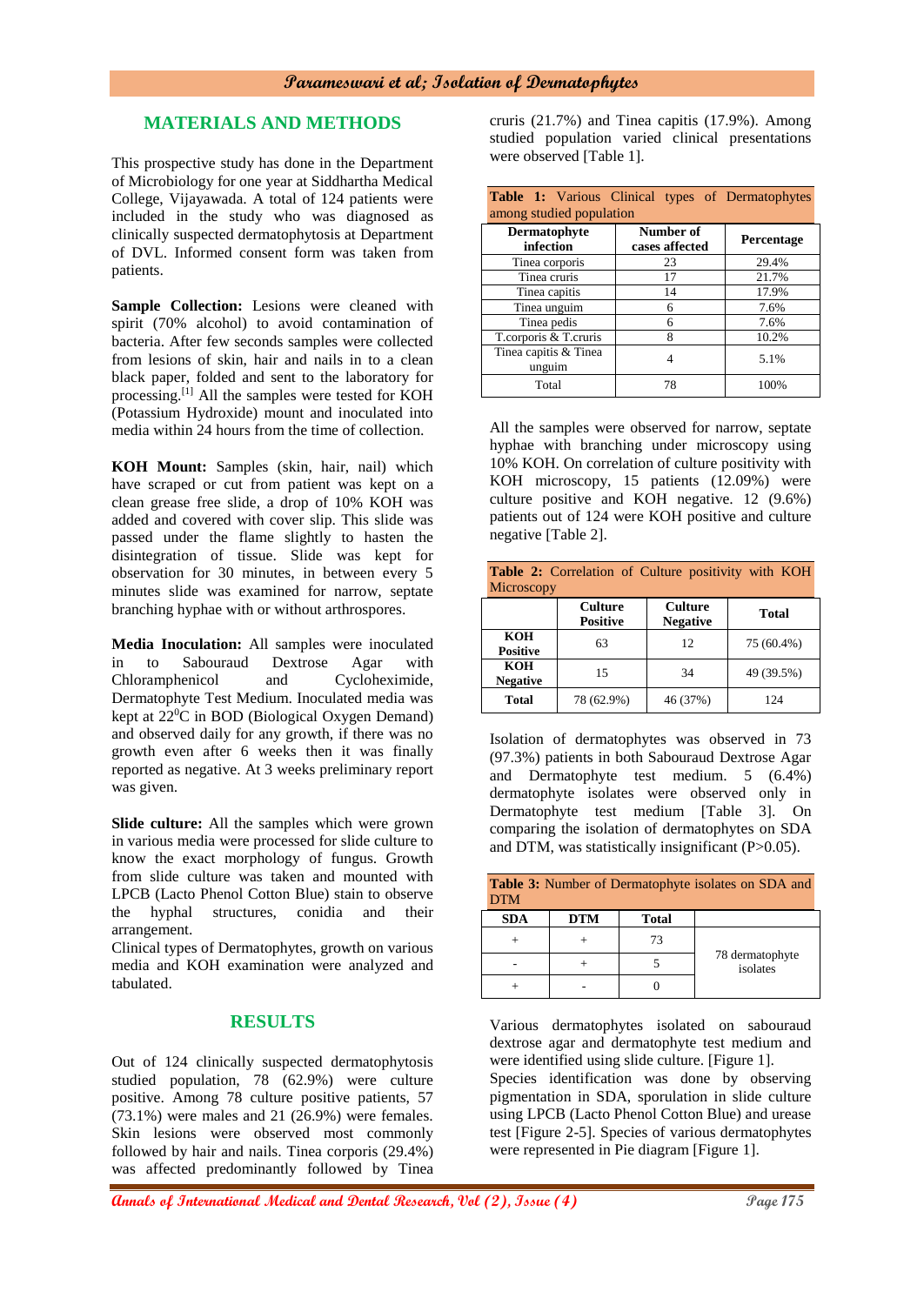## **Parameswari et al; Isolation of Dermatophytes**





**Figure 2**: Showing the growth of Microsporum gypseum in Sabouraud dextrose agar.



Dermatophyte test medium.





#### **DISCUSSION**

The incidence of Dermatophytes is increasing, also becoming resistance to many anti-fungal and has invasive nature (deep infections), became more problematic in immunocompromised people. This is also causing much cosmetic problem. Ambiguous clinical presentations of dermatophytes are causing much problem in diagnosis and treatment; there is a need of efficient, rapid, cost effective diagnostic methods.

The prevalence of dermatophytes isolation among clinically suspected dermatophytosis cases was 62.9%, male predominance was observed. Male and female ratio was about 3:1, whereas Male-Female ratio of 2:1 observed in Amin AG et al<sup>[7]</sup>, Rao et al.[8]

Sowmya  $N^{[9]}$ , Kannan et al<sup>[10]</sup> and singh et al<sup>[11]</sup> reported the prevalence of dermatophytes as 43%, 48.5% and 44.61% respectively. Our study shown higher prevalence which may be due to varied geographical area with its climatic conditions, also depends on tight clothing and sweating among people and various other factors like urbanization, unhygienic practices, occupational exposure.

In this study Tinea corporis (29.4%) was affected predominantly followed by Tinea cruris (21.7%) and Tinea capitis (17.9%). T. corporis was found to be predominant clinical presentation by Sumana et al<sup>[12]</sup>, BK Gupta et al<sup>[13]</sup>, Verenkar et al<sup>[14]</sup>, Banerjee et al<sup>[15]</sup>. In contrast to this Kumar et al<sup>[16]</sup>, Nagarkatti et al $[17]$  had reported T. cruris as commonest clinical presentation followed by T. corporis.

As per this study on correlation of culture positivity with KOH microscopy, 15 patients (12.09%) were culture positive and KOH negative. 12 (9.6%) patients out of 124 were KOH positive and culture negative. 60.4% were positive by KOH and 62.9% were culture positive in this study. Singh et  $al^{[11]}$ also documented that microscopy (40.76%) was less sensitive than culture (44.61%).

In this study Isolation of dermatophytes was observed in 73 (58.8%) out of 124 patients in both Sabouraud Dextrose Agar and Dermatophyte test

**Annals of International Medical and Dental Research, Vol (2), Issue (4) Page 176**